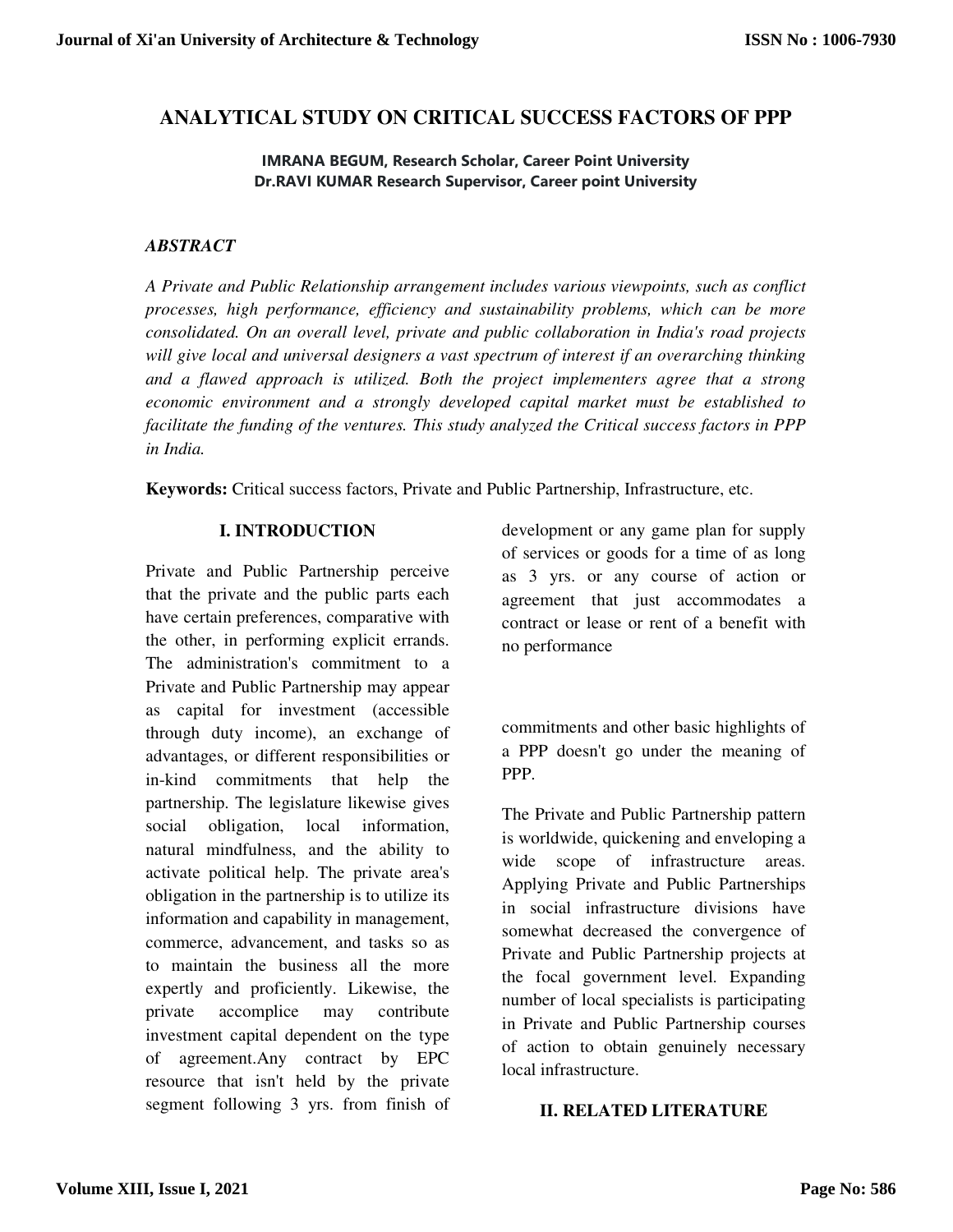**Inderjeet Singh Sodhi, (2008)** in his paper, "Public-Private Partnerships in India: How to guarantee Transparency and Accountability", focusses on the factors that are influencing straightforwardness and responsibility in PPP projects. This article talks about in detail straightforwardness and responsibility in the PPP based projects and conspires, and analyzes the feasibility of PPP for different parts. Absence of straightforwardness and responsibility could prompt inefficiency and diminished development.

**Yogendra Sharma, (2008)** "Private Public Partnership in Infrastructure", shares his encounters of the successful initiatives by the Indian railroads in drawing in PPP in the arrangement of rail route infrastructure. He gives the successful instances of Kutch Railway Company, a joint endeavor of the Ministry of Railway, Government of Gujarat, Kandla Port Trust and Mundra Port. The book likewise talk about in detail different legal systems, issues identified with railroad activities, imaginative strategies for tasks and maintenance, and setting up of new benchmarks. It likewise gives appropriate point of view to the forthcoming investors, project execution offices, and banks/financing foundations, preparing organizations and so forth, the nation over and abroad too.

**David J. Spielman et al (2010),** in their article, "Private Public Partnerships and Developing-Country Agriculture: Evidence from the International Agricultural Research System", look at the job of PPP in advancing master poor efficiency upgrading mechanical advancements in the agricultural research framework. The paper talks about the

effect on International Crops Research Institute for the Semi-Arid Tropics (ICRISAT) Hybrid Pearl Millet Research Consortia, which is found to have added to the development of a serious private industry that currently supplies most of improved pearl millet and sorghum crossover seeds to smallholders in India's dry and semi-parched tropics.

**Skelcher, Chris (2010)** expounds on Private and Public Partnership success from another point – that of the governance of Private and Public Partnership. Recognizing the presence of a wide scope of Private and Public Partnership structures.

**Anthony AdomiMbina, (2015)** investigated the effect of PPP in the travel industry development in the paper, "Public-Private Partnership in Sustainable Tourism Development: A Panacea of Poverty Alleviation in Cross River State, Nigeria"20, by giving a roadmap to control visitors, building and running of lodgings, producing work for residents, arrangement of the travel industry laborers and data, among others. This has advanced great quality of life, expanded confidence and certainty, offers individuals the chance to settle on their own decisions, gives fulfillment, satisfaction and joy, empowers individuals to get associated with and feel some portion of the network, and so on.

**World Bank (2017),**The life cycle of the PPP was shown to boggle and set up the traps. Analysts are required to continue to track the PPP's span of development, to consider future problems and strategies to promote progress in improving PPP infrastructure. The literature review is a systematic and effective method of finding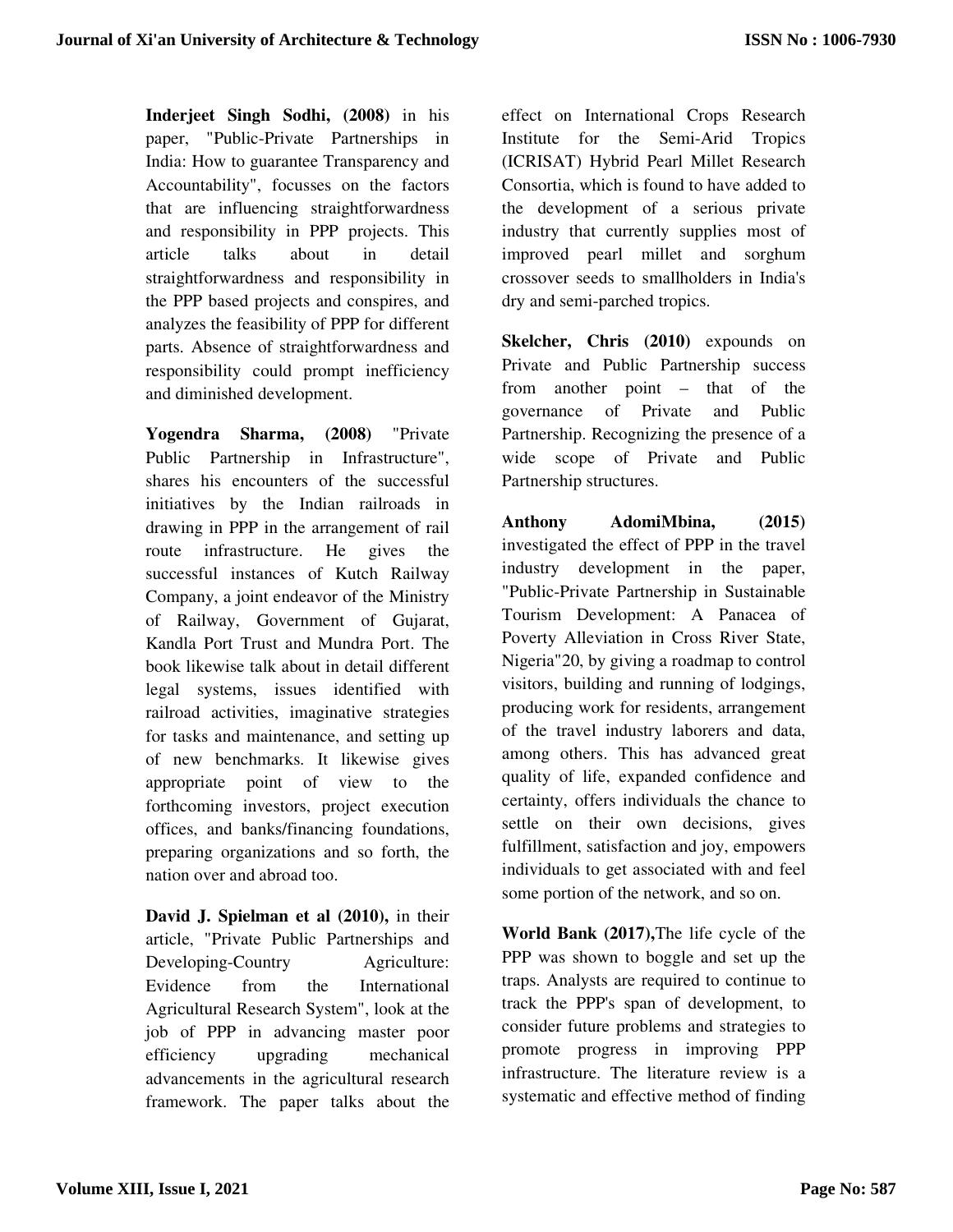knowledge differences and presenting insight in prospective research. This technique was used by various scientists to examine the progress made in the PPP region. In this time (e.g. 1990-2014), an increasing trend can be seen that crested between 2012, and a rapid downturn between 2012 and 2014. However, in consideration of significant infrastructure demands around the world a steady growth may be counted on over the years. In general, billions of citizens require access to safe water, energy and other environment roads, as suggested by the World Bank (2017). This critical problem was resolved by the 2014 Global Infrastructure Facility (GIF), which was developed to provide open stage organized tools for the establishment of complex PPP universal infrastructure projects by key multilateral development banks, private investors and governments.

**Abhishek and Rajanikant (2018)** expressed that Road and transportation infrastructure construction is exceptionally capital serious, wherein the legislature alone can't meet its finishes and started Private Public Partnership (PPP) for its execution directly from arranging and structuring to its maintenance through different PPP models. In the course of the most recent couple of years a large number of the granted road projects through PPP model experiences been in difficulty as a result of different reasons. This paper essentially centers on finding the basic success and disappointment factors which are associated with PPP projects in road part. From thorough literature review and conversation with PPP specialists, 11 basic factors of success and 10 basic factor of risks are recognized. Utilizing poll study and RII strategy for ranking, the most

noteworthy factor for successful execution of PPP road project is sharing of risk between private and public part and most risky factor is construction cost overrun. The examination presumed that After RII investigation, sharing of risk among private and public part is most basic factor among every single successful factor for Road projects of Private and Public Partnership and limit and experience of the concessionaire is second most basic factor. Among all factor of risks, construction cost overrun is the most urgent factors for disappointment of Road projects of Private and Public Partnership and traffic revenue risk, insufficient conveyance of duties and risk between the two divisions are second most critical factors. Along these lines, for successful usage of Road projects of Private and Public Partnership we need to predominantly concentrate on private segment duties, past work understanding and shared position and their obligation among private and public parts. For, decrease the risk of disappointment for Road projects of Private and Public Partnership we need to focus and discover the arrangement on lacking revenue age from traffic issues and additionally purposes behind cost overrun.

**ShamsidaSaidanKhaderi et al (2019)** expressed that Private Public Partnerships (PPP) in Malaysia have been immersed by different debates and reactions from the earliest starting point. A significant number of the limitations that happen in Private and Public Partnership projects is because of the disappointment in offering stage. Offering or delicate for a Private and Public Partnership project is generally significantly more mind boggling than a conventional public-part project including the arrangement of top guides and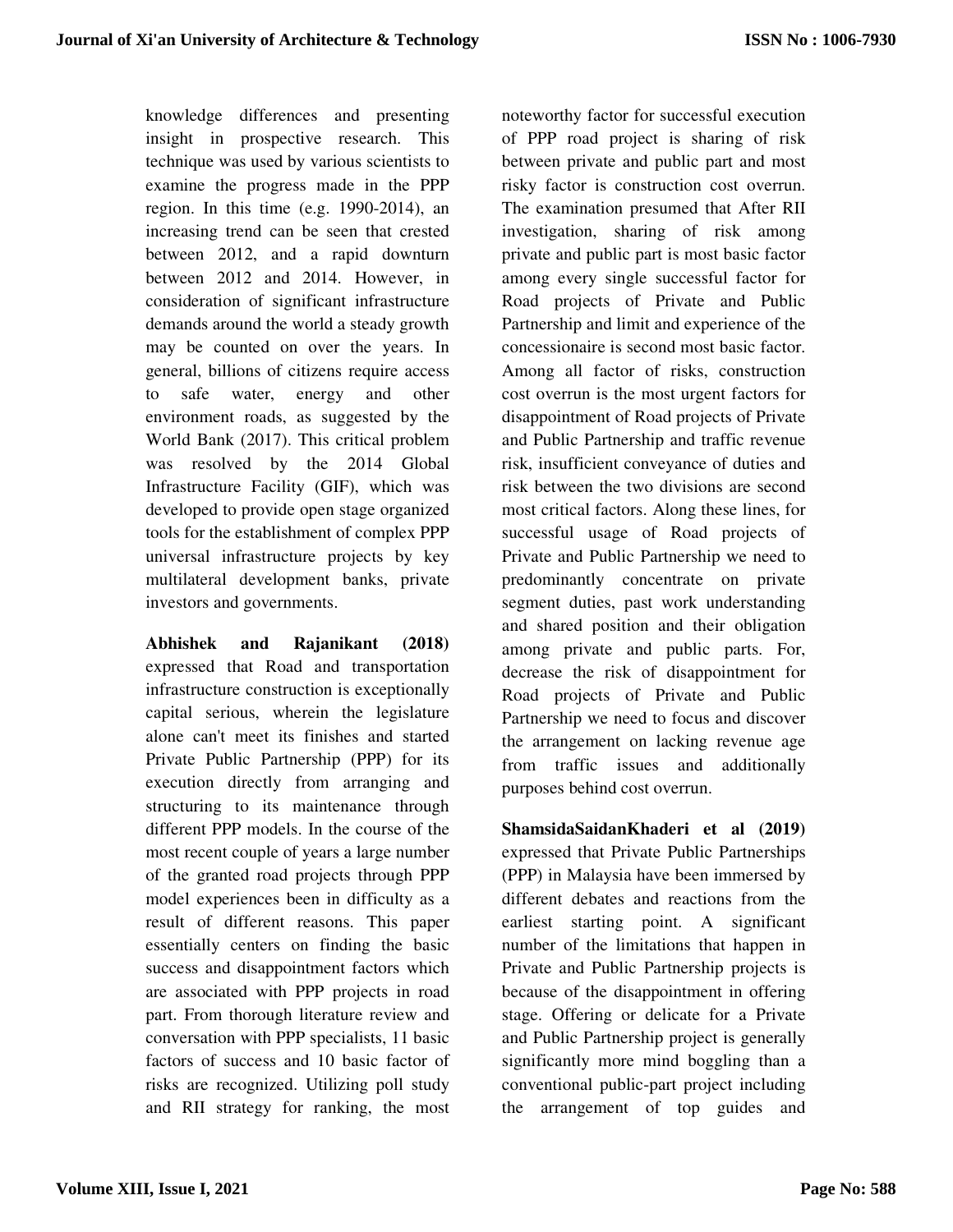originators at an incredible charge in the readiness of nitty gritty structure, far reaching arranging, broad offer documentation, and protracted explanations. These issues similar to the explanation for a few prominent withdrawals during the early Private and Public Partnership tenders, bringing about some favored bidders being chosen by defaults as different contenders pulled back. Base on the above reason, this examination endeavors to propose Private and Public Partnership offering process improvement in Malaysian construction industry. This paper targets giving a review about literature on offering process in Private and Public Partnership /PFI. The goals of the examination are to recognize and understand the Private and Public Partnership execution rehearses in Malaysia; to decide issues and difficulties in Private and Public Partnership offering stage; and to propose Private and Public Partnership offering improvement. The methodology depends on the examination of the relevant publications on the topic. Three principle interest areas can be found in the literature which is; offering technique, issues and difficulties, and methodologies that could be upgrade Private and Public Partnership offering process in the Malaysian construction industry.

## **III. AIM OF THE STUDY**

The main of the study is to analyze and identify the factors of Critical Success in PPP.

The current segment aims to recognize and break down factors of Critical Success for road projects in Telangana for privatepublic partnerships. In order to understand the perception these officials have created in Telangana with the view to literature review and meeting of high-ranking members affiliated with road-base ventures of the Private Public Partnerships in Telangana, 250 public sector interviewees, private sector partners and road-based agreement producers were surveyed. This detail has been broken down and decrypted in a similar manner using SPSS (ver.22).

# **V. ANALYSIS AND INTERPRETATIONS**

# **5.1 Identification of Vital Success Factors**

 In the key progress in the private and public partnerships road project in Telangana are currently established and segregated in a careful manner. By literature review, meetings and meetings with PPP experts in Telangana, within and within Telangana, at first 42 factors were identified over the various phases of the project that were regarded as essential to the progress of private and public relations road projects. Around that time a survey was developed that relied on these success factors of the BOT projects and interviewees were approached to identify these factors. After consultations with road experts in Telangana, growth, land accessibility and correct understanding of concessions, standardization of contracts were discussed.

## **IV. RESEARCH METHODOLOGY**

| <b>Tendering Phase</b>                               |  |  |  |  |  |  |
|------------------------------------------------------|--|--|--|--|--|--|
| Competitive tendering system                         |  |  |  |  |  |  |
| Sufficient long term demand for the project services |  |  |  |  |  |  |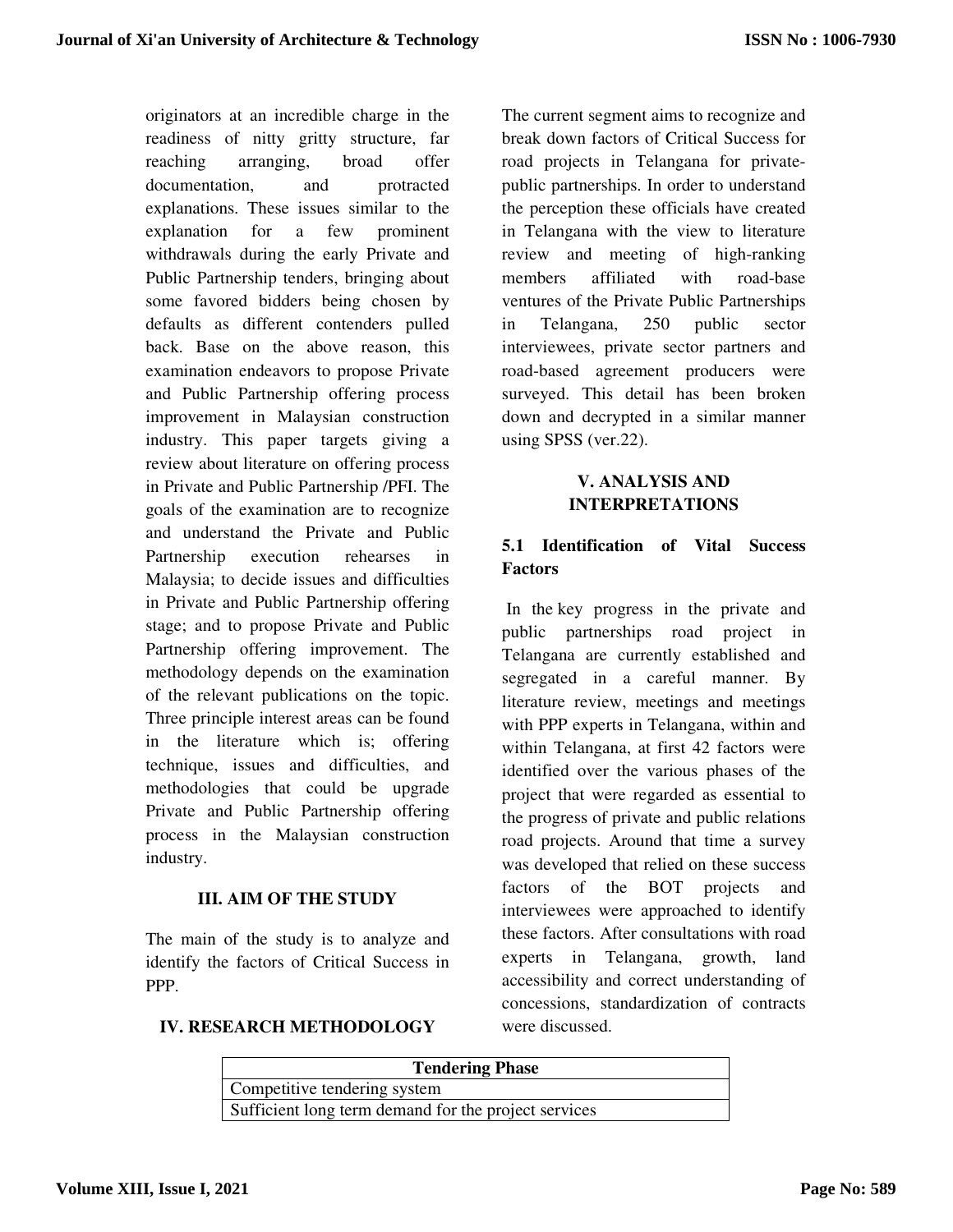| Acceptable Toll and Tariff                                          |  |  |  |  |  |  |  |  |
|---------------------------------------------------------------------|--|--|--|--|--|--|--|--|
| Sufficient profitability to attract investors                       |  |  |  |  |  |  |  |  |
| Transparent procurement process                                     |  |  |  |  |  |  |  |  |
| Investment, payment and draw down schedule                          |  |  |  |  |  |  |  |  |
| <b>Preliminary qualification phase</b>                              |  |  |  |  |  |  |  |  |
| Stable government                                                   |  |  |  |  |  |  |  |  |
| Proper project Identification                                       |  |  |  |  |  |  |  |  |
| Predictable and reasonable frame work of legislation and Regulation |  |  |  |  |  |  |  |  |
| <b>Stable Economic Situation</b>                                    |  |  |  |  |  |  |  |  |
| Availability of funds for infrastructure projects                   |  |  |  |  |  |  |  |  |
| Capacity and Experience of the concessionaire with road projects    |  |  |  |  |  |  |  |  |
| <b>Construction phase</b>                                           |  |  |  |  |  |  |  |  |
| Suitable contractors                                                |  |  |  |  |  |  |  |  |
| Availability of Land                                                |  |  |  |  |  |  |  |  |
| <b>EPC</b> contractors Standardization                              |  |  |  |  |  |  |  |  |
| Insurance agreement                                                 |  |  |  |  |  |  |  |  |
| Innovative and proven technical solution                            |  |  |  |  |  |  |  |  |
| Multidisciplinary participants                                      |  |  |  |  |  |  |  |  |
| <b>Concession phase</b>                                             |  |  |  |  |  |  |  |  |
| Appropriate risk allocation                                         |  |  |  |  |  |  |  |  |
| Precise concession agreement                                        |  |  |  |  |  |  |  |  |
| Strong and efficient Private consortium                             |  |  |  |  |  |  |  |  |
| Guarantees by the government                                        |  |  |  |  |  |  |  |  |
| Exit clause in the agreement                                        |  |  |  |  |  |  |  |  |
| Availability of Model concession agreement                          |  |  |  |  |  |  |  |  |
| Availability of project finance                                     |  |  |  |  |  |  |  |  |
| Penalties                                                           |  |  |  |  |  |  |  |  |
| Sufficient exit options to the lender                               |  |  |  |  |  |  |  |  |
| Availability of long term debt financing                            |  |  |  |  |  |  |  |  |
| Sources and structure of Finance                                    |  |  |  |  |  |  |  |  |
| Appropriate toll / tariff level(s) and suitable adjustment formula  |  |  |  |  |  |  |  |  |
| Inflation                                                           |  |  |  |  |  |  |  |  |
| Fixed and low interest financing                                    |  |  |  |  |  |  |  |  |
| <b>Transfer phase</b>                                               |  |  |  |  |  |  |  |  |
| Handing over the road in Good condition                             |  |  |  |  |  |  |  |  |
| Technology transfer                                                 |  |  |  |  |  |  |  |  |
| Division of Escrow account                                          |  |  |  |  |  |  |  |  |
| Dilution of SPV                                                     |  |  |  |  |  |  |  |  |
| <b>Operation Phase</b>                                              |  |  |  |  |  |  |  |  |
| Dispute mechanism                                                   |  |  |  |  |  |  |  |  |
| Good governance and Management control                              |  |  |  |  |  |  |  |  |
| Safety considerations                                               |  |  |  |  |  |  |  |  |
| Trained staff for maintenance of highway                            |  |  |  |  |  |  |  |  |
| Transparency in Operation and toll collection                       |  |  |  |  |  |  |  |  |

In view of the factors recognized from the above table a survey was directed and the information accordingly acquired was dissected for descriptive statistics like

standard deviation, mean, and standardization of most extreme and least scores is performed on the basic factors of success dependent on the reactions given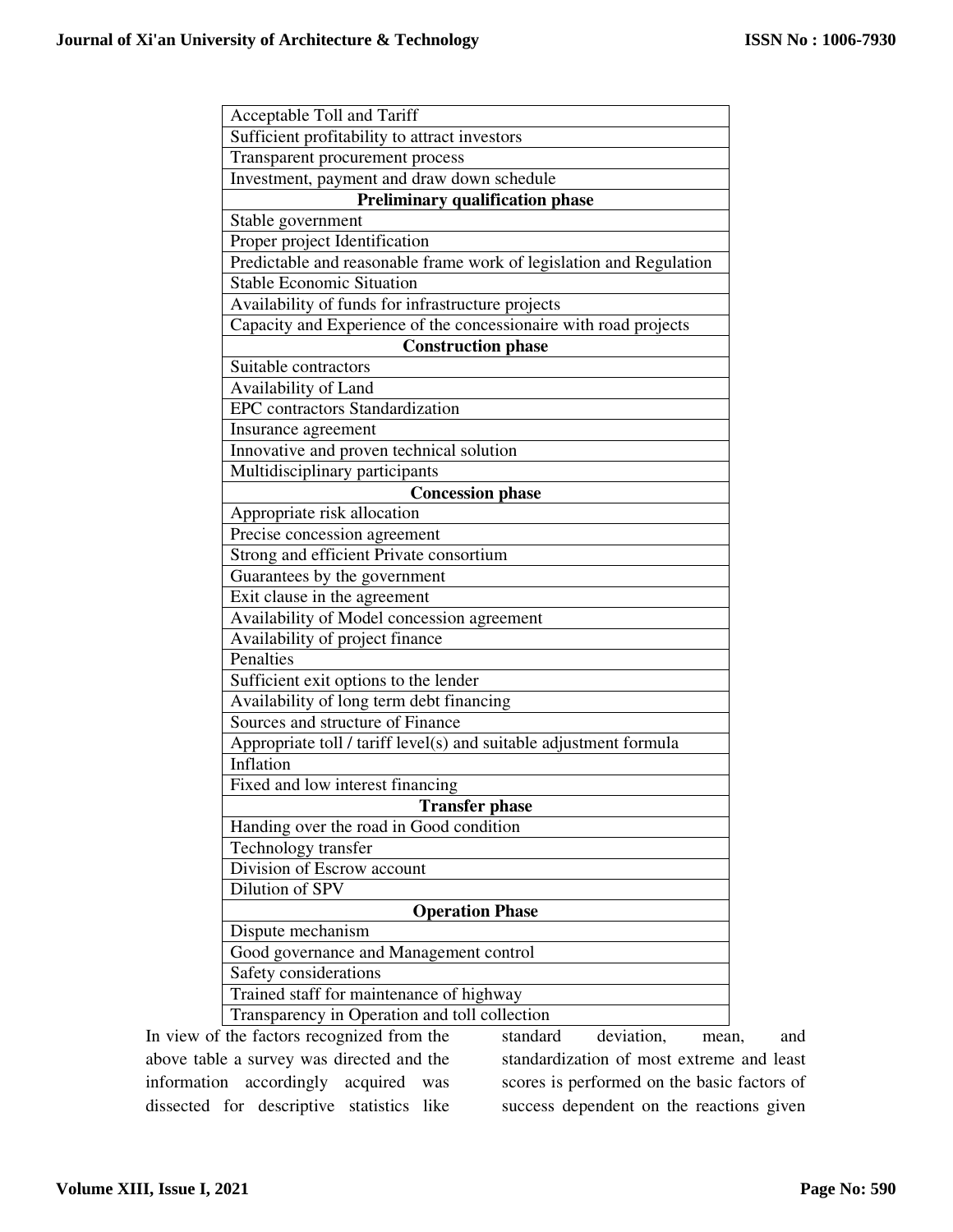by the members across different phases. It is done as (Mean Response Score-Minimum Response score)/Difference Minimum & Maximum reaction score. Reactions underneath a standardized score of  $0.5$  are disregarded. The information was additionally broke down for ranking the basic factors utilizing coefficient of difference technique as introduced in Table beneath:

#### **Table 1: Identification of Critical Success Factors (CSF) using coefficient of variance**

|                                  | <b>Variable</b>                   |  | <b>Normalized</b> |      |      | <b>Mean</b>      | Std. |      | <b>Factors</b> |  |
|----------------------------------|-----------------------------------|--|-------------------|------|------|------------------|------|------|----------------|--|
|                                  |                                   |  | <b>Value</b>      |      |      | <b>Deviation</b> |      |      | Ranking        |  |
|                                  | Availability of land              |  | 1.00              |      |      | 4.43             |      | 0.71 |                |  |
|                                  | Appropriate risk allocation       |  | 1.00              |      |      | 4.43<br>0.60     |      |      | $\mathbf{1}$   |  |
|                                  | Stable government                 |  | 0.80              |      |      | 0.75<br>4.09     |      |      | $\overline{4}$ |  |
|                                  | Proper project identification     |  | 0.92              |      | 4.29 |                  | 0.78 |      | $\overline{3}$ |  |
|                                  | Acceptable Toll and Tariff        |  | 0.78              |      |      | 4.03             | 0.77 |      | 6              |  |
|                                  | Management control and good       |  | 0.80              |      |      | 4.08             | 0.85 |      | $\overline{5}$ |  |
|                                  | governance                        |  |                   |      |      |                  |      |      |                |  |
|                                  | Availability of Project finance   |  | 0.75              |      |      | 3.98             | 0.80 |      | 8              |  |
|                                  | Dispute mechanism                 |  | 0.75              |      | 3.99 |                  | 0.80 |      | $\overline{7}$ |  |
|                                  | Strong and efficient Private      |  | 0.70              |      | 3.89 |                  | 0.67 |      | 10             |  |
|                                  | consortium                        |  |                   |      |      |                  |      |      |                |  |
|                                  | Guarantees by the government      |  | 0.73              |      | 3.94 |                  | 0.76 |      | 9              |  |
| Predictable and reasonable frame |                                   |  | 0.60              |      | 3.71 |                  | 0.86 |      | 12             |  |
| work of legislation and          |                                   |  |                   |      |      |                  |      |      |                |  |
|                                  | Regulation                        |  |                   |      |      |                  |      |      |                |  |
|                                  | <b>Stable Economic Situation</b>  |  | $\overline{0.61}$ |      | 3.74 |                  | 0.83 |      | 11             |  |
|                                  | Competitive tendering system      |  | 0.59              |      | 3.70 |                  | 0.89 |      | 14             |  |
|                                  | Division of Escrow account        |  | 0.59              | 3.70 |      | 0.86             |      | 13   |                |  |
|                                  | Capacity and Experience of the    |  | 0.56              |      | 3.65 |                  | 0.76 |      | 16             |  |
|                                  | concessionaire with road projects |  |                   |      |      |                  |      |      |                |  |
| Sources and structure of main    |                                   |  | 0.59              |      | 3.69 |                  | 0.96 |      | 15             |  |
| loans                            |                                   |  |                   |      |      |                  |      |      |                |  |
| Investment, payment and draw     |                                   |  | 0.54              |      | 3.61 |                  | 0.81 |      | 18             |  |
| down schedule                    |                                   |  |                   |      |      |                  |      |      |                |  |
| Fixed and low interest financing |                                   |  | 0.56              |      | 3.65 |                  | 0.86 |      | 17             |  |
|                                  | Multidisciplinary participants    |  | 0.54              |      | 3.60 |                  | 1.08 |      | 20             |  |
| Inflation                        |                                   |  | 0.54              |      | 3.61 |                  | 0.91 |      | 19             |  |

**methodology** 

Of Table 1 above, the most basic factors of success were considered to be the suitable risk share with the average land availability in 1, the 3rd was the valid project defining facts, and the fourth was stable government 5th because broad control of management and good governance, the important toll and taxes were placed in sixth place. Such aspects

were contrasted with and analyzed previously and found that the proper allocation of threats and availability of land are generally important for Telangana projects.

# **5.2 Critical Factors of Success Factor Analysis**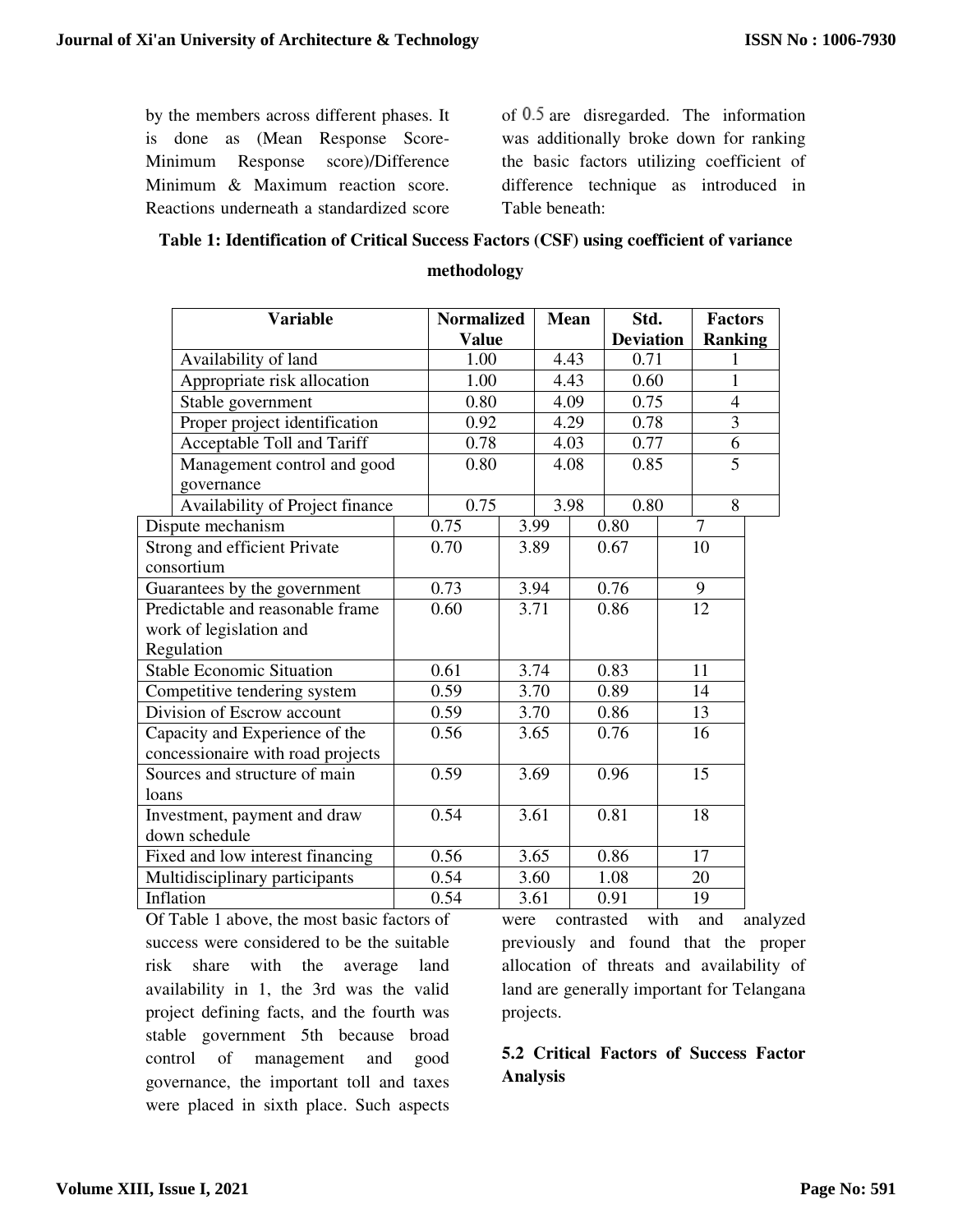Evaluation of factor is used to identify a relatively limited number of factor groupings that can be used by several interrelated factors to refer to the relations. This method has been added to the data of the analysis to examine the potential grouping limit of the variables. The first KMO and Bartlett test was performed to check the magnitude of the example as seen in Table 2 below:

| Kaiser-Meyer-Olkin Measure of Sampling Adequacy | 973                |           |
|-------------------------------------------------|--------------------|-----------|
| <b>Bartlett's Test of Sphericity</b>            | .000               |           |
|                                                 | Approx. Chi-Square | 19981 124 |
|                                                 |                    | 861       |

#### **Table 2: Bartlett's Test and KMO**

Another indicator of the consistency of the relationship between variables is the Bartlett test. For a sufficient factor review to proceed, the KMO reports the inspection ampleness that would be more notable than 0.5. For now, the value of 0.973 indicates that plenty is paramount. That checks the null hypothesis that a matrix of characters is the matrix of association. From the table above, we can see that the sphericity check of the Bartlett

is important, that is, its associated likelihood is less than 0.05. Which says matrix of differentiation is not matrix of personality. Small significance level values (under 0.05) indicate that an interpretation of the element may be beneficial with the current results. The Eigen values are seen in Table 3 below, all out variation explained by the variables omitted.

**Table 3: Extracted Factors Representing Total Variance** 

| Compo |                               | Extraction Sums of   Initial Eigen values<br><b>Squared Loadings</b> |                  |                               |                                 |                  |                               |                        |                  |
|-------|-------------------------------|----------------------------------------------------------------------|------------------|-------------------------------|---------------------------------|------------------|-------------------------------|------------------------|------------------|
| nent  | Varia<br>nce<br>$\frac{0}{0}$ | Cumul<br>ative<br>$\frac{0}{0}$                                      | <b>Tot</b><br>al | Varia<br>nce<br>$\frac{0}{0}$ | Cumul<br>ative<br>$\frac{0}{0}$ | <b>Tot</b><br>al | Varia<br>nce<br>$\frac{0}{0}$ | Cumul<br>ative<br>$\%$ | <b>Tot</b><br>al |
|       | 2.383                         | 88.238                                                               | 2.38<br>3        | 2.383                         | 88.238                          | 1.00             | 43.46<br>6                    | 88.238                 | 18.2<br>56       |
| 2     | 85.85<br>4                    | 85.854                                                               | 36.0<br>59       | 85.85<br>4                    | 85.854                          | 36.0<br>59       | 44.77<br>2                    | 44.772                 | 18.8<br>04       |
| 3     |                               |                                                                      |                  | 1.361                         | 92.954                          | .572             |                               |                        |                  |
| 4     |                               |                                                                      |                  | 1.466                         | 91.592                          | .616             |                               |                        |                  |
|       |                               |                                                                      |                  | 1.889                         | 90.127                          | .793             |                               |                        |                  |

The actual 88.238 per cent discrepancy from Table 3 above is clarified by two factors. Factor One renders the overall variance 85,854% visible and Factor Two allows 2 383% of combined variance apparent. Because they do not add to the

established entire variation, residual variables are negligible. Two main progress factors in Telangana for private and Public Partnership Roads ventures are seen in the screen map in Figure 1 below.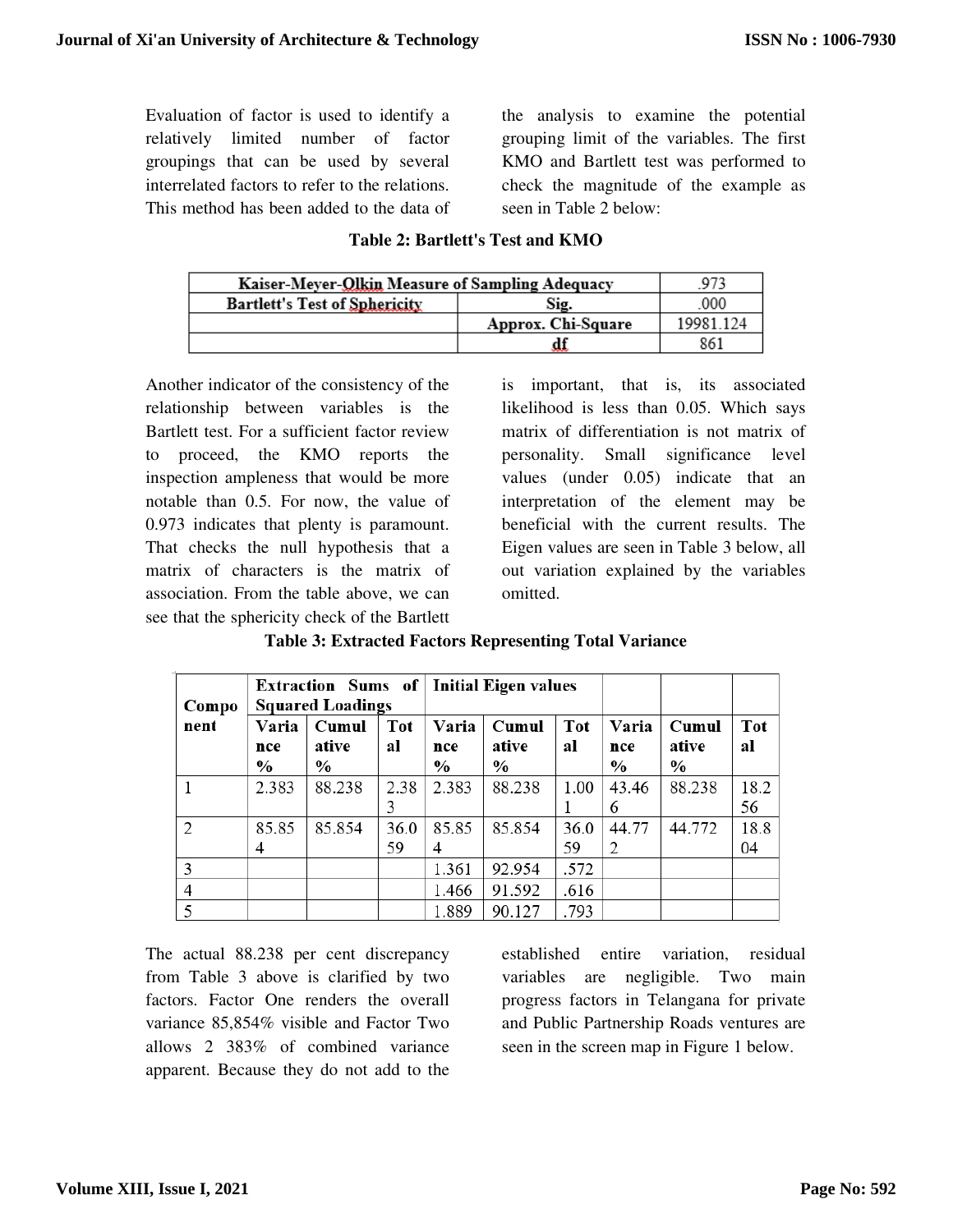

**Figure 1: Critical Factors of success Scree Plot** 

# **5.3 Perception of Critical Factors of Success Discrepancies Analysis between the Groups**

Having analyzed the opinions of the interviewees on Critical Success Factors as set out it should be noted that there are any substantial differences between the groups.

In this way, ANOVA was done with the following hypothesis: ho: There is no substantial difference between the perception of fundamental performance factors between the interviewees of the public section, the private portion and the policy maker.

| <b>One-Way ANOVA</b>                |               |       |       |                |                |             |
|-------------------------------------|---------------|-------|-------|----------------|----------------|-------------|
| Factors of success (Between         | <b>Mean</b>   | F.    | Sig.  | <b>Squares</b> | df.            | Output      |
| Groups)                             | <b>Square</b> |       |       | <b>Sum</b>     |                |             |
| <b>Government Stability</b>         | 0.159         | 0.283 | 0.754 | 0.318          | $\overline{2}$ | <b>Not</b>  |
|                                     |               |       |       |                |                | Significant |
| Proper Identification of Project    | 0.055         | 0.090 | 0.914 | 0.111          | $\overline{2}$ | <b>Not</b>  |
|                                     |               |       |       |                |                | Significant |
| Predictable<br>Reasonable<br>and    | 1.440         | 1.835 | 0.162 | 2.879          | 2              | <b>Not</b>  |
| System of Regulation<br>and         |               |       |       |                |                | Significant |
| Legislation                         |               |       |       |                |                |             |
| <b>Economic Condition Stability</b> | 0.703         | 1.020 | 0.363 | 1.405          | $\overline{2}$ | <b>Not</b>  |
|                                     |               |       |       |                |                | Significant |
| Projects of infrastructure Funds    | 0.725         | 1.214 | 0.299 | 1.451          | $\overline{2}$ | <b>Not</b>  |
| Availability                        |               |       |       |                |                | Significant |
| Road Projects concessionaire        | 0.651         | 1.119 | 0.329 | 1.303          | $\mathfrak{2}$ | <b>Not</b>  |
| <b>Experience and Capacity</b>      |               |       |       |                |                | Significant |
| <b>Tendering System Competition</b> | 2.982         | 3.714 | 0.026 | 5.965          | $\overline{2}$ | Significant |
| Toll and Tariff Acceptability       | 0.130         | 0.159 | 0.853 | 0.261          | 2              | <b>Not</b>  |
|                                     |               |       |       |                |                | Significant |
| Project Service's sufficient long   | 0.314         | 0.309 | 0.734 | 0.628          | $\overline{2}$ | <b>Not</b>  |
| term demand                         |               |       |       |                |                | Significant |

## **Table 4: Perception of Critical Factors of success**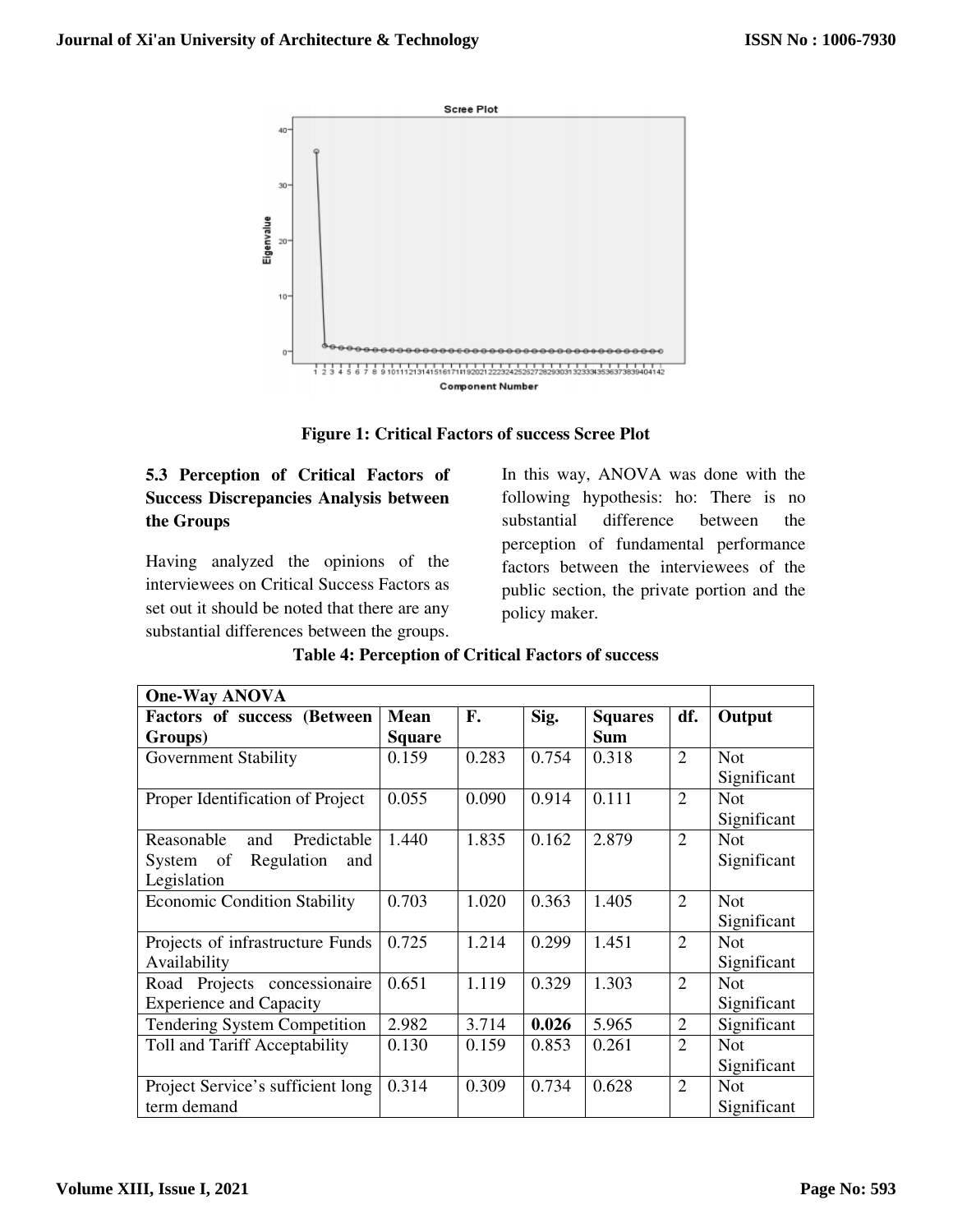| Payment, Investment and Draw         | 0.044 | 0.066 | 0.936 | 0.087 | $\overline{2}$ | <b>Not</b>  |
|--------------------------------------|-------|-------|-------|-------|----------------|-------------|
| Down Schedule                        |       |       |       |       |                | Significant |
| <b>Advance Technical Solutions</b>   | 0.427 | 0.436 | 0.647 | 0.855 | $\overline{2}$ | <b>Not</b>  |
|                                      |       |       |       |       |                | Significant |
| of<br>concession<br>Agreement        | 0.032 | 0.059 | 0.943 | 0.065 | $\overline{2}$ | <b>Not</b>  |
| Precisely                            |       |       |       |       |                | Significant |
| Process<br>Procurement               | 2.389 | 3.399 | 0.035 | 4.778 | $\overline{2}$ | Significant |
| Transparency                         |       |       |       |       |                |             |
| <b>Government Guaranty</b>           | 0.193 | 0.329 | 0.720 | 0.385 | $\overline{2}$ | <b>Not</b>  |
|                                      |       |       |       |       |                | Significant |
| <b>Risk Allocation Appropriation</b> | 2.165 | 3.638 | 0.028 | 4.329 | $\overline{2}$ | Significant |
| Concession Agreement Model           | 0.084 | 0.099 | 0.906 | 0.168 | $\overline{2}$ | <b>Not</b>  |
| Availability                         |       |       |       |       |                | Significant |
| Efficient and Strong Private         | 0.059 | 0.131 | 0.878 | 0.118 | $\overline{2}$ | <b>Not</b>  |
| consortium                           |       |       |       |       |                | Significant |
| Penalties                            | 3.346 | 3.873 | 0.022 | 6.693 | $\overline{2}$ | Significant |
| <b>Agreement of Exit Clause</b>      | 0.077 | 0.078 | 0.925 | 0.155 | $\overline{2}$ | <b>Not</b>  |
|                                      |       |       |       |       |                | Significant |
| Debt Financing Long Term             | 1.053 | 1.670 | 0.191 | 2.106 | $\overline{2}$ | <b>Not</b>  |
| Availability                         |       |       |       |       |                | Significant |
| Project finance Availability         | 1.765 | 2.802 | 0.063 | 3.529 | $\mathbf{2}$   | Significant |
| Suitable<br>Adjustment               | 0.242 | 0.570 | 0.567 | 0.483 | $\overline{2}$ | <b>Not</b>  |
| Formula/Tariff<br>and<br>Toll        |       |       |       |       |                | Significant |
| Appropriation                        |       |       |       |       |                |             |
| Lender<br>Options<br>Exit            | 0.421 | 0.436 | 0.648 | 0.843 | $\overline{2}$ | <b>Not</b>  |
| Sufficiency                          |       |       |       |       |                | Significant |
| Financing Low<br>Fixed<br>and        | 0.734 | 0.986 | 0.375 | 1.468 | $\overline{2}$ | <b>Not</b>  |
| Interest                             |       |       |       |       |                | Significant |
| Main Loans Structures<br>and         | 0.253 | 0.275 | 0.760 | 0.506 | $\overline{2}$ | <b>Not</b>  |
| Sources                              |       |       |       |       |                | Significant |
| <b>Land Availability</b>             | 0.025 | 0.051 | 0.951 | 0.051 | $\overline{2}$ | <b>Not</b>  |
|                                      |       |       |       |       |                | Significant |
| Inflation                            | 2.031 | 2.497 | 0.085 | 4.061 | $\overline{2}$ | Significant |
| Agreement of Insurance               | 0.850 | 0.760 | 0.469 | 1.699 | $\overline{2}$ | <b>Not</b>  |
|                                      |       |       |       |       |                | Significant |
| <b>Suitable Contractors</b>          | 0.387 | 0.309 | 0.735 | 0.775 | $\overline{2}$ | <b>Not</b>  |
|                                      |       |       |       |       |                | Significant |
| Multidisciplinary participants       | 1.015 | 0.866 | 0.422 | 2.031 | $\overline{2}$ | <b>Not</b>  |
|                                      |       |       |       |       |                | Significant |
| <b>EPC</b><br>contractors            | 0.128 | 0.126 | 0.881 | 0.256 | $\overline{2}$ | <b>Not</b>  |
| Standardization                      |       |       |       |       |                | Significant |
| Good<br>Governance<br>and            | 0.721 | 1.000 | 0.370 | 1.442 | $\overline{2}$ | <b>Not</b>  |
| <b>Management Control</b>            |       |       |       |       |                | Significant |
| Proven<br>Innovation<br>and          | 0.261 | 0.353 | 0.703 | 0.522 | $\overline{2}$ | <b>Not</b>  |
| <b>Technical Solutions</b>           |       |       |       |       |                | Significant |
| Toll Collection and Operation        | 0.241 | 0.232 | 0.793 | 0.482 | $\overline{2}$ | <b>Not</b>  |
| Transparency                         |       |       |       |       |                | Significant |
| Dispute Mechanism                    | 0.262 | 0.410 | 0.664 | 0.525 | $\overline{2}$ | <b>Not</b>  |
|                                      |       |       |       |       |                | Significant |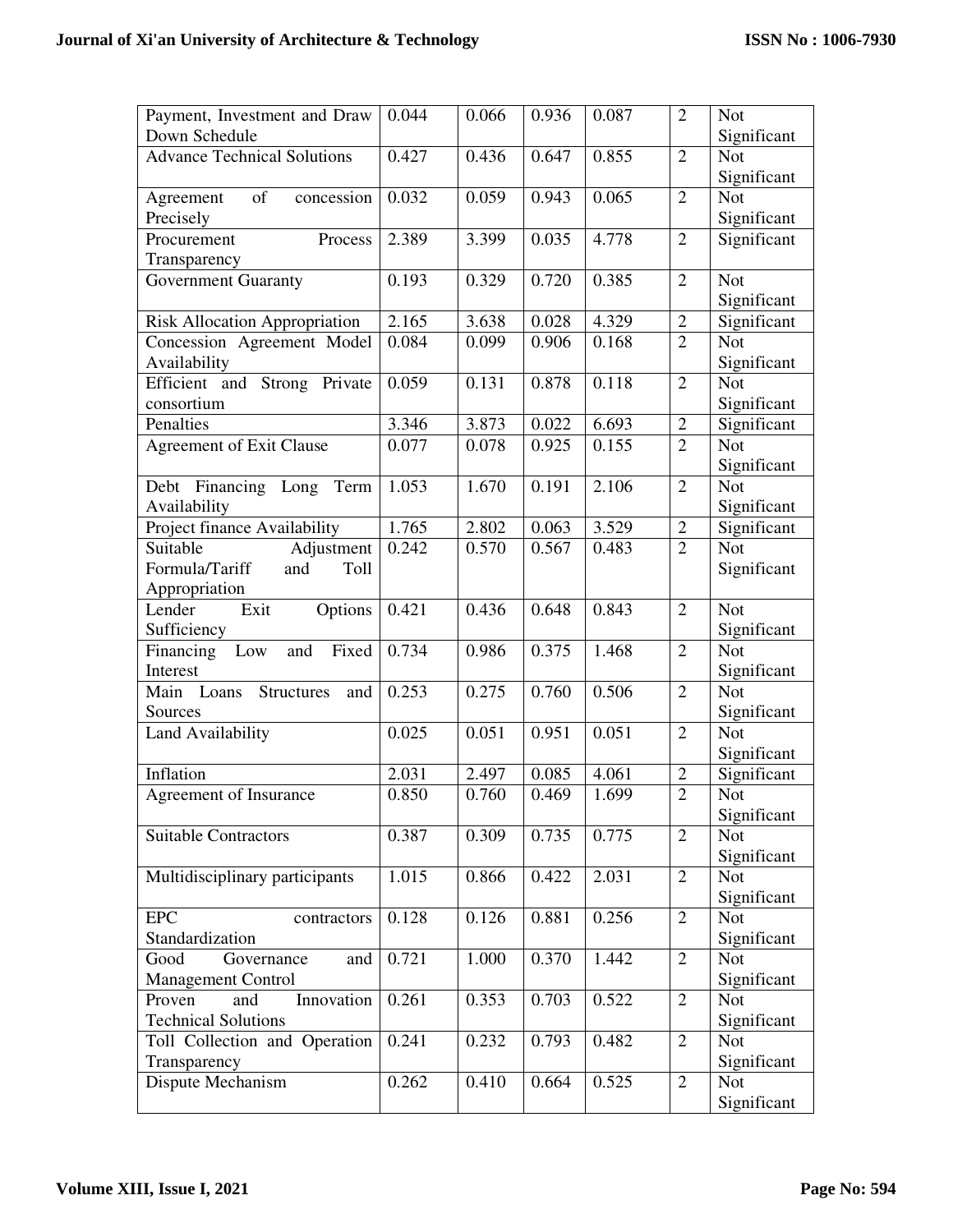| <b>Considerations of Safety</b> | 1.253 | 1.451 | 0.237 | 2.507  | 2              | <b>Not</b>  |
|---------------------------------|-------|-------|-------|--------|----------------|-------------|
|                                 |       |       |       |        |                | Significant |
| Highway Maintenance Trained     | 0.261 | 0.273 | 0.762 | 0.523  | 2              | <b>Not</b>  |
| <b>Staff</b>                    |       |       |       |        |                | Significant |
| Good Condition Road Handing     | 0.926 | 1.565 | 0.212 | 1.852  | 2              | <b>Not</b>  |
|                                 |       |       |       |        |                | Significant |
| <b>Transfer of Technology</b>   | 3.879 | 3.137 | 0.046 | 7.759  | 2              | Significant |
| <b>Escrow Account Division</b>  | 0.464 | 0.620 | 0.539 | 0.927  | $\overline{2}$ | <b>Not</b>  |
|                                 |       |       |       |        |                | Significant |
| <b>SPV Dilution</b>             | 5.492 | 4.742 | 0.010 | 10.983 | 2              | <b>Not</b>  |
|                                 |       |       |       |        |                | Significant |

From Table 4. it is found that out of 42 factors, the three classes of interviewees interpreted just 8 factors differently. The eight factors i.e., availability of project funding, growth, transition of creativity, sufficient toll and levy with flexible formula, extreme tendering system, clear

procurement mechanism, suitable risk distribution and punishments are seen distinctly among interviewees of the public, private and government. T-Tests are led to see the discrepancies between two different interviewees and presented below in Table 5:

| <b>Variable</b>                               | Respondent Type 1-<br><b>Respondent Type 2</b> | Mean<br><b>Difference</b> | <b>Significance</b> |
|-----------------------------------------------|------------------------------------------------|---------------------------|---------------------|
| <b>Availability of Project finance</b>        | Public - Policy                                | $-0.603$                  | 0.006               |
| <b>Inflation</b>                              | <b>Public - Private</b>                        | $-0.276$                  | 0.091               |
| <b>Technology Transfer</b>                    | Public - Policy                                | $-0.916$                  | 0.037               |
| Acceptable Toll & Tariff                      | Public - Private                               | $-0.48$                   | 0.048               |
| <b>Competitive Tendering</b><br><b>System</b> | Public - Private                               | $-0.75$                   | 0.027               |
|                                               | Private - Policy                               | 1.1                       | 0.001               |
| <b>Transparent Procurement</b>                | Public - Private                               | $-0.52$                   | 0.044               |
| <b>Appropriate Risk Allocation</b>            | Public - Private                               | $-0.58$                   | 0.036               |
|                                               | Public - Policy                                | 0.39                      | 0.056               |
|                                               | Private - Policy                               | 0.97                      | 0.012               |
| <b>Penalties</b>                              | Public - Policy                                | $-0.45$                   | 0.045               |
|                                               | Private - Policy                               | $-0.57$                   | 0.033               |

## **Table 5: Different Variables T-Test**

The following Table 5 points out that the supply of community support in comparison to those that were consulted in the public sector has been substantially expanded by politicians. No major variations in the other two grades. Plan financing has now been given fair

weighting by the legislation and the private branch. By contrast with publicsector interviews, private sector interviewer perceives inflation as a slightly greater consideration as corporate wage rates are offset by low productivity prices. Policymakers have assigned a significantly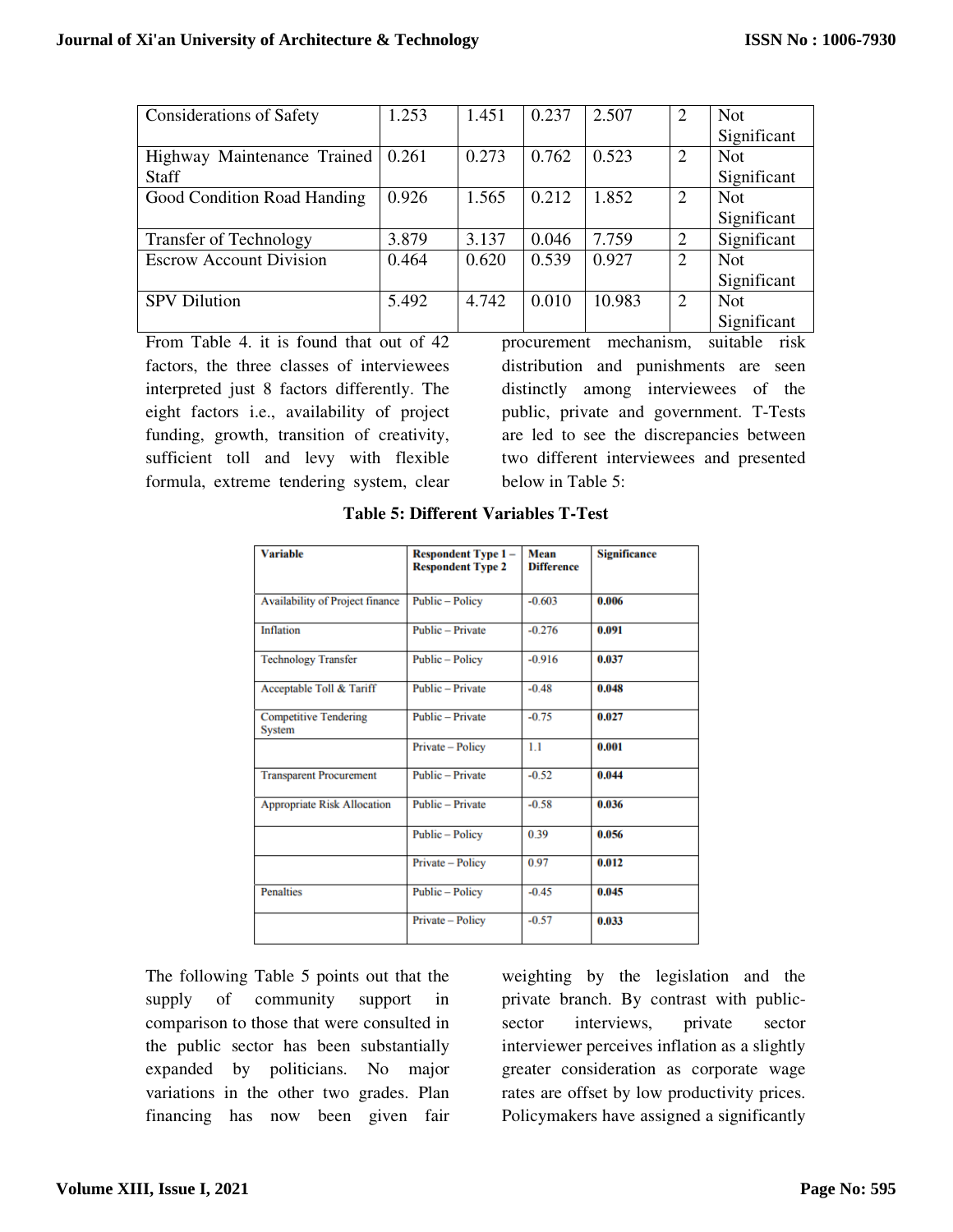higher weight to the innovation transformation associated with both public and private sectors. In contrast with those consulted in the public portion, policy implementers have given considerably greater weight to the SPV weakening. In contrast with the public sector, the private sector calculated respectable tolls and taxes as a key CSF. The open tendering scheme, as well as policy developers, was seen by the private sector as a major and fundamental success factor compared to the public part. Private section finds a simple procurement tool to be a CSF when the public sector is not completely regarded. Public scores for successful risk control strategies have greatly increased than public parties and results have often become better than those of policy making. By contrast with those polled in both the public and the private sectors, government leaders have assessed sanctions as strong CSF.

## **VI. CONCLUSION**

Private and public partnerships are growing rapidly in India and Telangana in building new roads and sustaining established ones.The concept of the private and public collaboration has not yet been thoroughly explored and is a fertile field for potential work in India. We concentrate mainly focused on the land transport aspect of the PPP models. There are so many other fields that PPP is reflective of and then in potential the other aspects should be looked at including airports, fuel, health care and guidance. The research is limited to private and public collaboration ventures in the roads of Telangana. Research into numerous departments and separate Indian States may be expanded in the future.

## **REFERENCES**

- **[1].** Skelcher, Chris (2010), ‗Governance of Public-Private Partnerships' in Hodge, Graeme, Greve, Carsten& Boardman, Anthony. Eds. 2010. International Handbook on Public-Private Partnerships. Cheltenham: Edward Elgar.
- **[2].** Inderjeet Singh Sodhi, Public-Private Partnerships in India: How to ensure Transparency and Accountability, IJPA, vol. LIV, No. 3, September 2008
- **[3].** David J Spielman, Frank Hartwich and Klaus Grebmer, Public–Private Partnerships and Developing-Country Agriculture: Evidence from the International Agricultural Research System, Public Administration and Development, vol. 30, Issue 4, October 2010.
- **[4].** Yogendra Sharma, Private Public Partnership in Infrastructure, New Delhi, Vitasta Publishing Pvt. Ltd., 2008.
- **[5].** Anthony AdomiMbina, Public-Private Partnership in Sustainable Tourism Development: A Panacea of Poverty Alleviation in Cross River State, Nigeria, Journal of Emerging Trends in Economics and Management Sciences (JETEMS) 6(8) 2015. <http://jetems.scholarlinkresearch.c om/articles/Public-Private%20Partnership%20in%20S ustainable.pdf